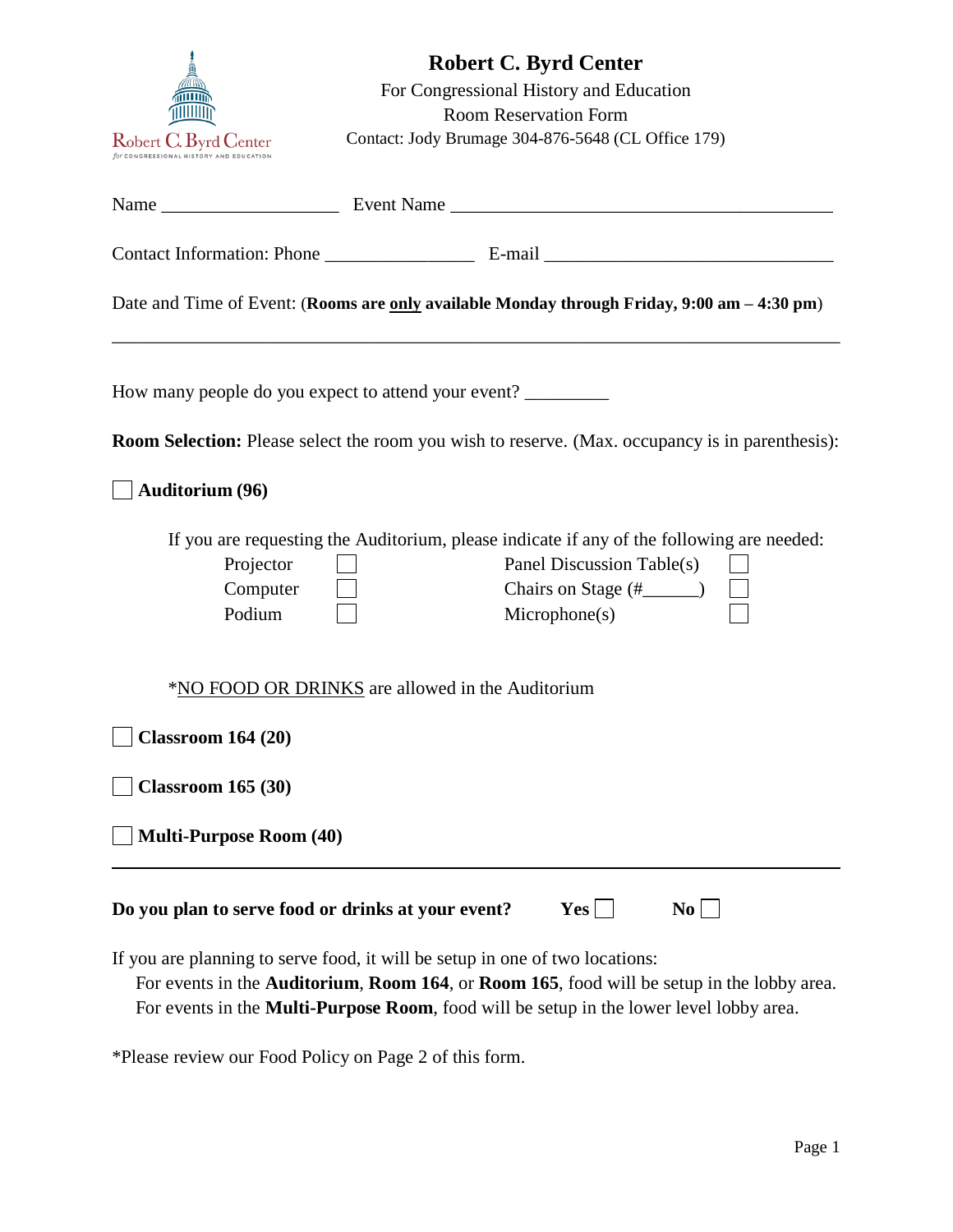# **Byrd Center Facility Information**

## **Technology:**

- All Byrd Center event/meeting spaces are equipped with Dell laptops and projectors which you may use for presentations during your event.
- No personal laptops/tablets are allowed for presentations.
- It is best to have your presentation on a flash drive or to use a cloud share service (Google Drive, Microsoft 365, Dropbox, Amazon Cloud, etc.).
- DVD players are available in all rooms.
- Only Byrd Center staff or authorized Shepherd University IT Services staff are allowed to enter the AV Booth in the Auditorium or to change settings for the laptops or projects in any room.
- To setup a livestream feed for an event or to have it recorded, you must contact Shepherd University IT Service with requisite time to request that they facilitate this project for you.

## **Food Policy:**

- No food or drink (with the exception of water) is allowed in the Auditorium.
- Food may be served in the Multi-Purpose Room or Rooms 164 and 165.
- Food may only be served in tiled areas of the building (the Rotunda/Lobby for events in Room 164 and 165, or the Lower Level Lobby for the Multi-Purpose Room).
- The person(s) who reserved the space for the event is responsible for ensuring setup and cleanup of food as well as the areas in which it is consumed.
- The Byrd Center and its staff are not responsible for arranging catering for events. We will provide contact information for the campus catering service if requested.
- No alcoholic beverages may be served any events where students are in attendance.

## **Parking:**

The Byrd Center does not have its own parking area and cannot guarantee parking close to our building. Campus parking maps are available on the Shepherd University website. Temporary parking passes can be obtained for a fee from the Campus Police Department (304-876-5202 or 304-876-5374). For busses or large groups, you should also contact the Campus Police Department to make arrangements (304-876-5202 or 304-876-5374).